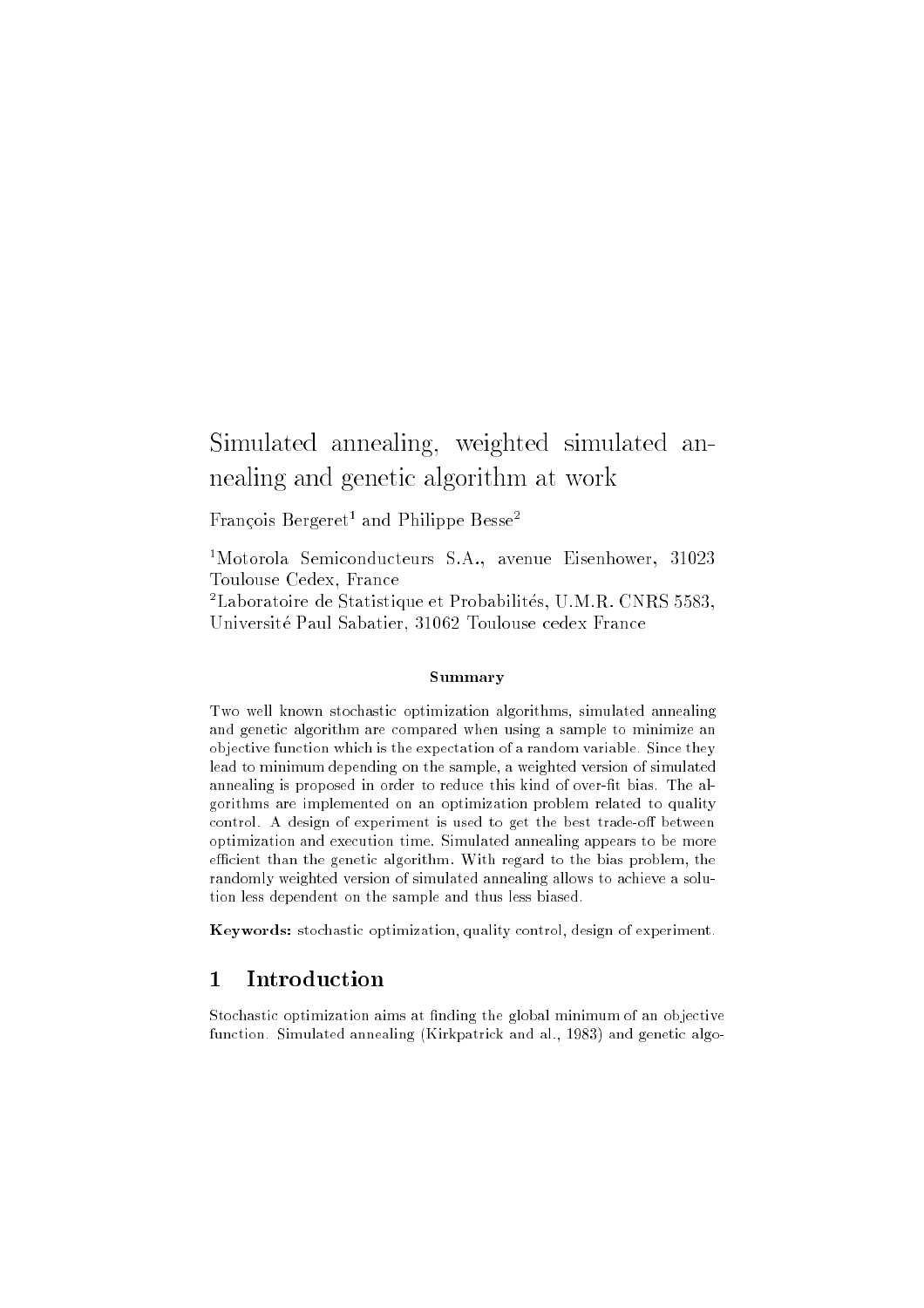rithm (Holland, 1975) are two stochastic algorithms. The execution time of such algorithms is high in order to approach the global minimum. They are widely used in many applications (Davis, 1987) but few comparisons exist. We are interested in finding an optimal test sequence in quality control. It is a combinatorial optimization problem whose objective function can be modeled as the expectation of a random variable. The expectation depends on a parameter  $\gamma$  which belongs to a finite set  $\Phi$ ; X is a random variable that modelizes the production. The expectation is taken over  $X$  and is unknown because the distribution of  $X$  is unknown. The problem is

$$
\min_{\gamma \in \Phi} E[f(X, \gamma)].
$$

2

Since the function  $H(\gamma) = E[f(X, \gamma)]$  is usually not "convex" in  $\gamma$ , global optimization algorithms are used in order not to get stuck in a local minimum. To estimate the expectation, a sample is used:  $(X_1, ..., X_n)$  are independent and identically distributed. This sample remains fixed for all the study. The natural idea is to estimate  $H(\gamma)$  by the sample average:

$$
H_n(\gamma) = \frac{1}{n} \sum_{i=1}^n f(X_i, \gamma).
$$

In this paper, we aim at:

- adjusting the parameters of the algorithms,
- comparing the algorithms,
- reducing over he side that may all secure because the sample is used to optimize and to estimate.

The adjustment of the parameters is done by design of experiment. The comparison of the algorithms shows that simulated annealing is more efficient than the genetic algorithm on the test optimization problem. A randomly weighted version of simulated annealing is then proposed to reduce over-fit bias: the objective function is estimated on a weighted sample. Numerical experiments show that this version reduces the bias.

We introduce notations and main results about simulated annealing in section 2. The weighted version of simulated annealing is presented in section 3. The implementation of the algorithms is detailed in section 4 and practical comparisons (simulated annealing versus genetic algorithm and simulated annealing versus weighted simulated annealing) are presented in section 5. Main results are discussed in section 6.

## 2 Simulated Annealing

Simulated Annealing (see Aarst and Korst, 1989) uses a direct analogy with the physical annealing process of solids which consists in two steps: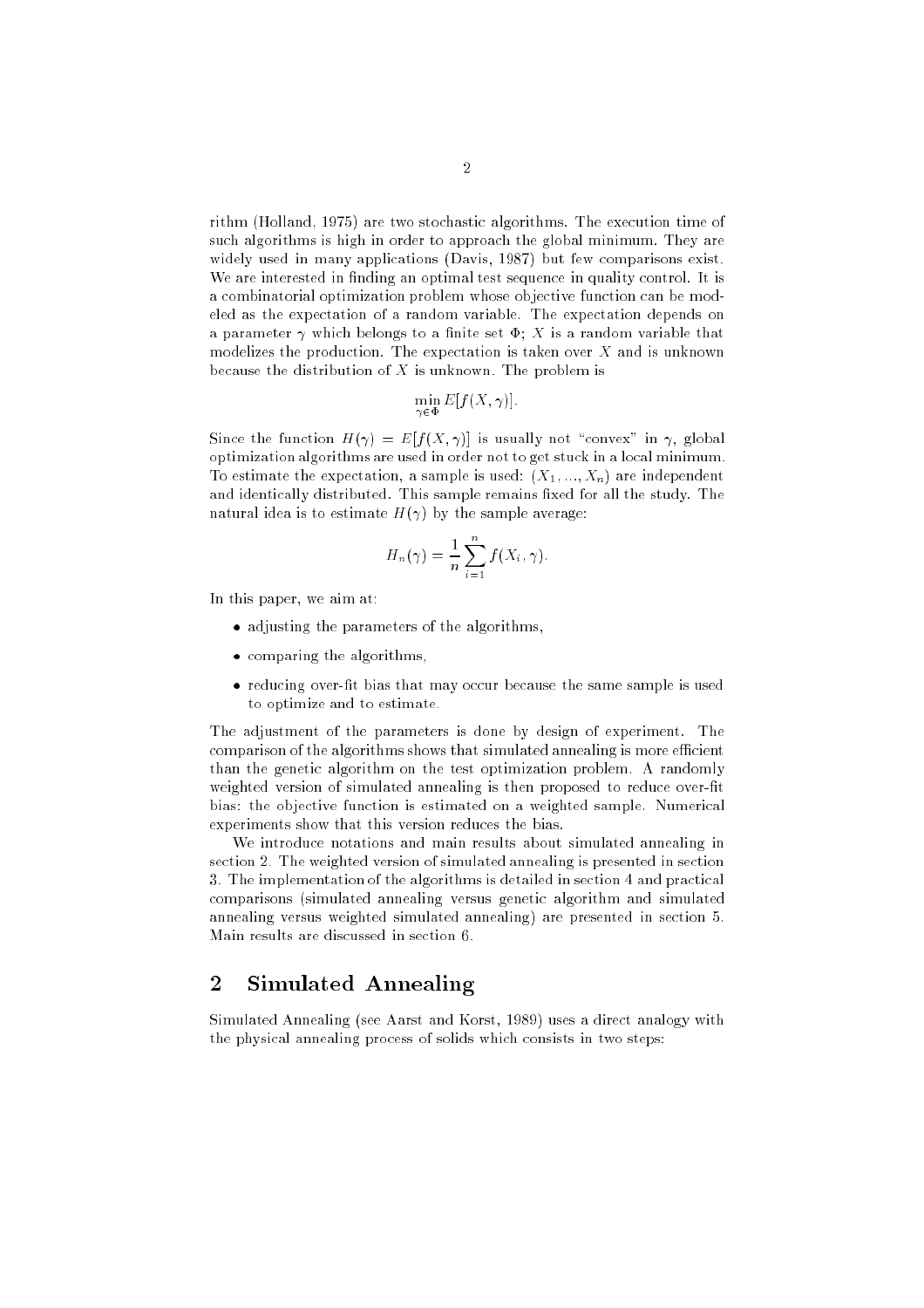- Increase quickly the temperature to a maximum value at which the solid melts. The particles are randomly arranged.
- Decrease slowly the temperature until the particles arrange themselves in the ground state of the solid. The energy is then minimal.

In optimization, a solution is equivalent to a state of the physical system and the cost function we want to minimize is equivalent to the energy of a state. At the beginning of the algorithm, all the solutions are accepted. As the algorithm evolves, the probability of accepting deteriorations decreases with the temperature. At the end of the algorithm, only improvements are allowed and the system is considered to be frozen.

#### $2.1$ The algorithm

The following notations are necessary to define the algorithm:

- 0 is the initial (random) solution,
- is the current solution,
- $\bullet$   $\gamma$  is a neighbour of  $\gamma$ , that is a solution which is close to  $\gamma$  in some sense,
- k is the iteration number of the changes of temperature,
- ck is the control parameter and plays the role of the temperature,
- a proposed transition is a neighbour visited,
- an accepted transition is the transition of the current solution into the current solution into a new one,
- $\mathbf{p}_k$  is the number of proposed transitions for  $\mathbf{p}_k$
- $\bullet$   $L_{\tilde{k}}$  is the number of accepted transitions for  $\kappa$  fixed.

The algorithm has two nested loops:

- $\sim$  1111 outer 100p on  $\kappa$  to control the temperature  $c_{\kappa}$ . The algorithm emiss this loop when a stopping criterium is satised.
- An inner loop is used to visit new solutions for k xed. The algorithm exits this loop if one of the two following conditions is satisfied:
	- 1. the number of accepted transitions  $L_k^2$  reaches a certain value  $L_{max}$
	- $\mathbf{1}$ . The number of proposed transitions  $\mathbf{N}$  $L_{max}$ ;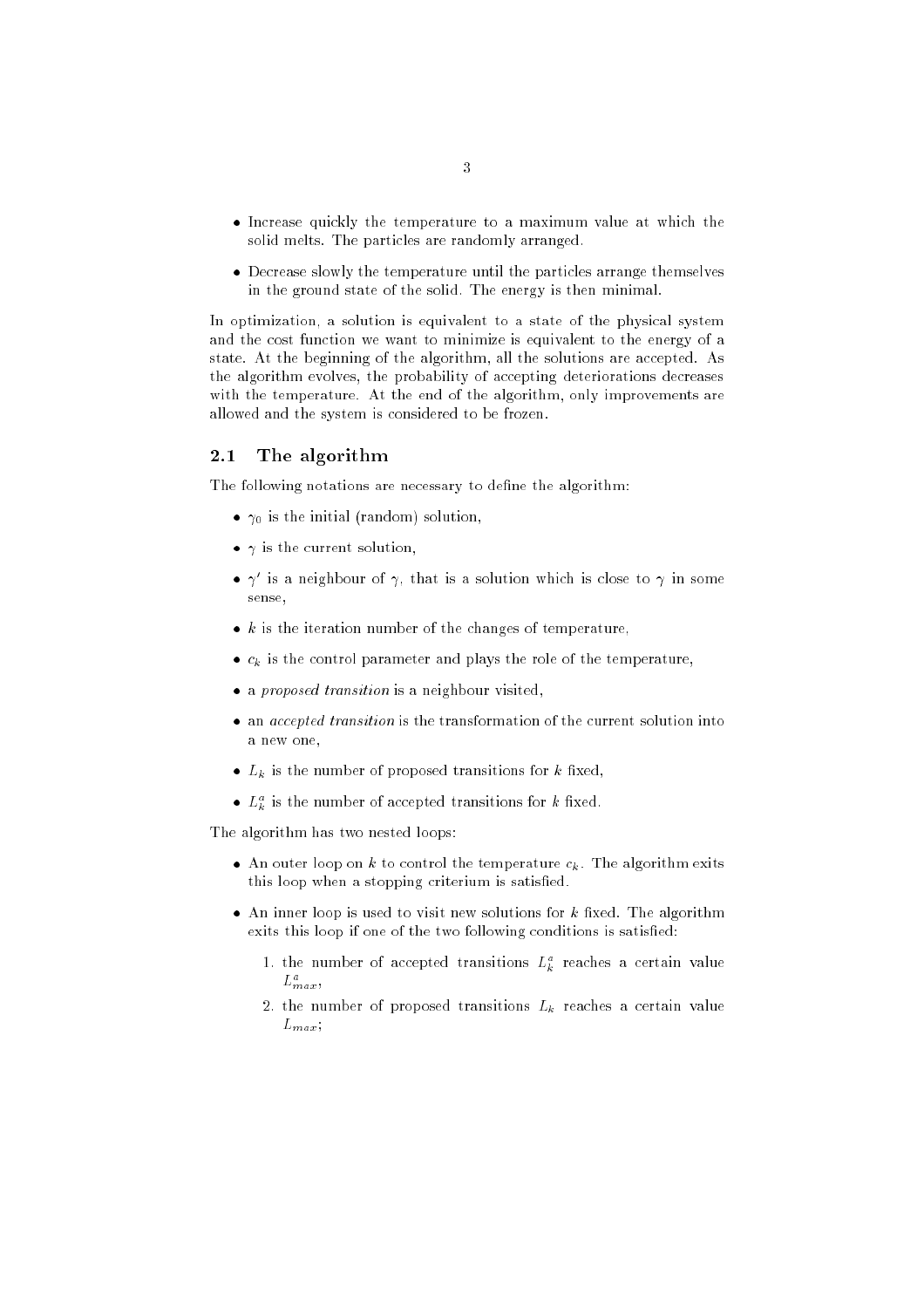$L_{max}^-$  and  $L_{max}$  are two parameters of the algorithm. They are fixed. At each step of the inner loop, the algorithm generates a neighbour solution  $\gamma$  of the current solution  $\gamma$  and compares the values of the objective function for the two solutions. Improvements of the objective function are always accepted in order to reach the minimum. Deteriorations in cost are accepted with the acceptance probability

$$
A_{\gamma\gamma'}(c_k) = exp(\frac{H(\gamma) - H(\gamma')}{c_k}).
$$

Let us remark that this probability depends on the difference  $H(\gamma) = H(\gamma)$  : too strong deteriorations are not allowed in order not to loose the previous information. It also depends on the control parameter ck which is very important: at the beginning ck is large and the domain space is visited randomly, then ck is slowly decreased to visit lower energy regions and to escape from local minima. As ck goes to 0, only improvements are allowed and the algorithm behaves like local search algorithms. In a pioneering work, S. Geman and D. Geman (1984) prove that suitable inverse cooling schedules ensure the convergence of the chain to a global minimum. More precise studies are the papers of Hajek (1985, 1988) and Tsitsiklis (1989). They give simple suf cient and necessary conditions on the cooling schedule ck for the algorithm to converge in probability to the global minima. Sharper estimates can be found in Catoni (1991), Chiang and Chow (1988) and various exensions can be found in Trouve (1993), Hwang and Sheu (1992), Belisle (1992). From a practical point of view, the essential problem is to choose the cooling schedule so that the convergence occurs as fast as possible. More over Catoni (1991) studies optimal cooling schedules given a finite-time execution. A finite-time implementation of the algorithm is now presented in the next section.

### 2.2 The cooling schedule

Some parameters of the algorithm were defined in the previous section. The evolution of these parameters is controlled by a cooling schedule. A cooling schedule specifies:

- an initial value of the control parameter c0,
- a decremental function for decreasing the value of ck,
- a stop criterion for the objective function,
- a nite number of transitions for each value of ck.

Following this definition, several cooling schedules have been proposed in the literature. The most famous is the original schedule from Kirkpatrick and al. (1983):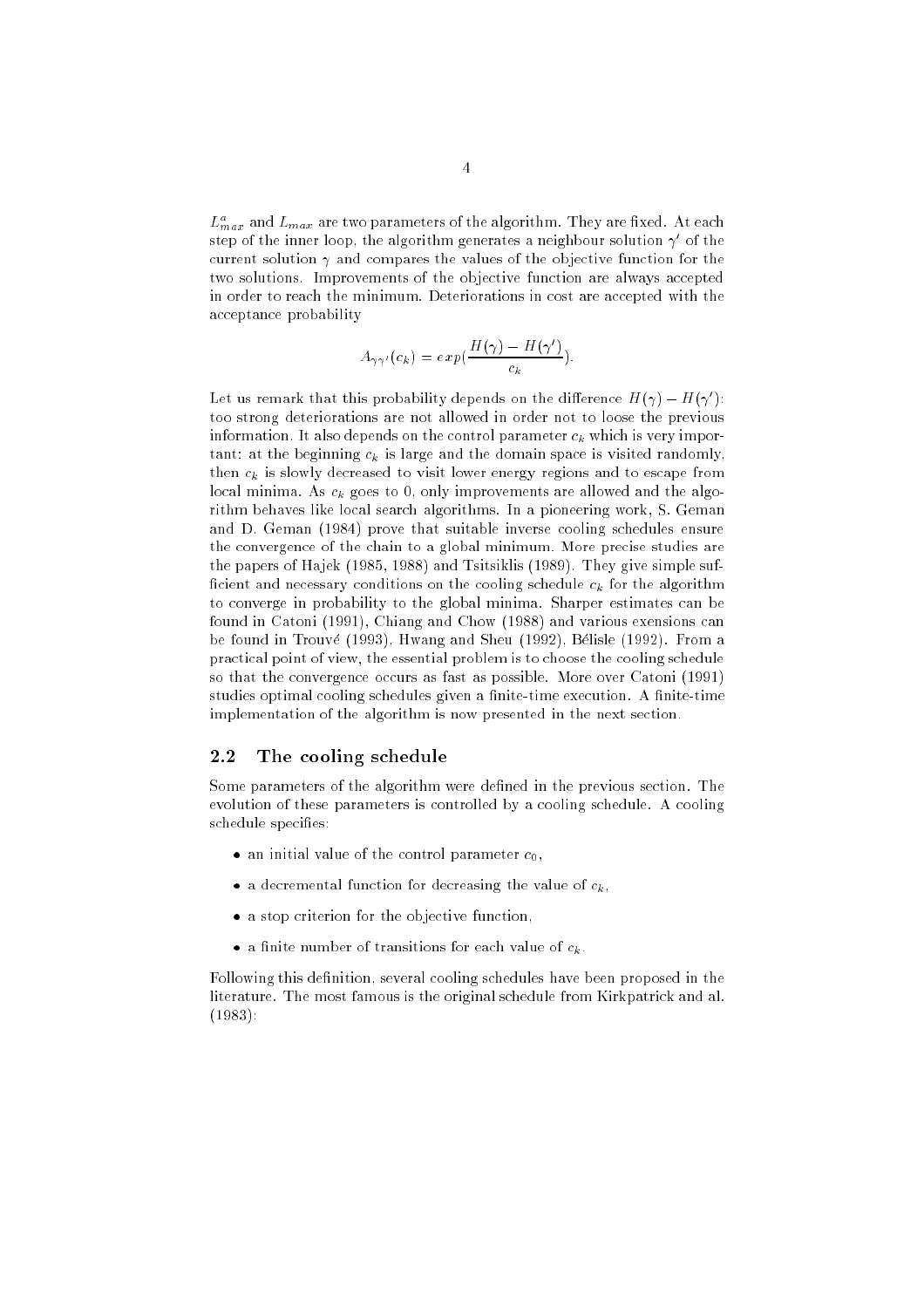- $\bullet$   $\,$   $c_0$  is initialized such that the acceptance ratio  $r = L_0^{\circ}/L_0$  is close to one. In practice, before the algorithm starts, different values of  $c$  are tested, in increasing order; at each attempt, the corresponding value of the acceptance ratio  $r$  increases because  $c$  increases. When the observed  $r$ is close to one (e.g.  $r > 0.99$ ), the corresponding value of c is taken as the starting point  $c_0$ .
- The decree is a function is defined in the decree in the decree in the decree in the decree in the decree in the set

$$
c_k = \alpha \times c_{k-1},
$$

 $\alpha$  usually lies between 0.8 and 0.95.

- The algorithm is terminated if the value of the cost function remains unchanged for a number of consecutive iterations.
- As it has been told in 2.1, the value of ck is decreased if at least a number  $L_{max}$  of transitions are accepted for k fixed. However this requires  $\mathbf{u}$  , is the channel ck is considered when channel to 0, almost only  $\mathbf{u}$ improvements are accepted. This is why, as there are few improvements because the current solution is nearly optimal, Lk is also bounded by some constant  $L_{max}$ .

With this cooling schedule the temperature decreases exponentially with  $k$ , that is (assuming  $ln \alpha \simeq \alpha - 1$ ):

$$
c_k = c_0 exp[(\alpha - 1)k].
$$

Another cooling schedule specifies a logarithmic decrement of the temperature:

$$
c_k = d/log(k).
$$

From a practical point of view, the essential problem is to choose the cooling scedule so that the convergence occurs as fast as possible. In a recent paper Catoni (1992) study optimal cooling schedules given a finite time execution. He shows that the exponential schedule is better as long as the execution time is finite.

### 2.3 Convergence

To provide conditions for the convergence of simulated annealing towards the set  $S$  -of global minima of  $H$  , the following specifications are needed.

 $S$  is the set of neighbours of neighbours of neighbours of neighbours of  $S$  is assumed that:

$$
\gamma \notin S_{\gamma},
$$
  
\n
$$
\gamma' \in S_{\gamma} \Leftrightarrow \gamma \in S_{\gamma'}.
$$
\n(1)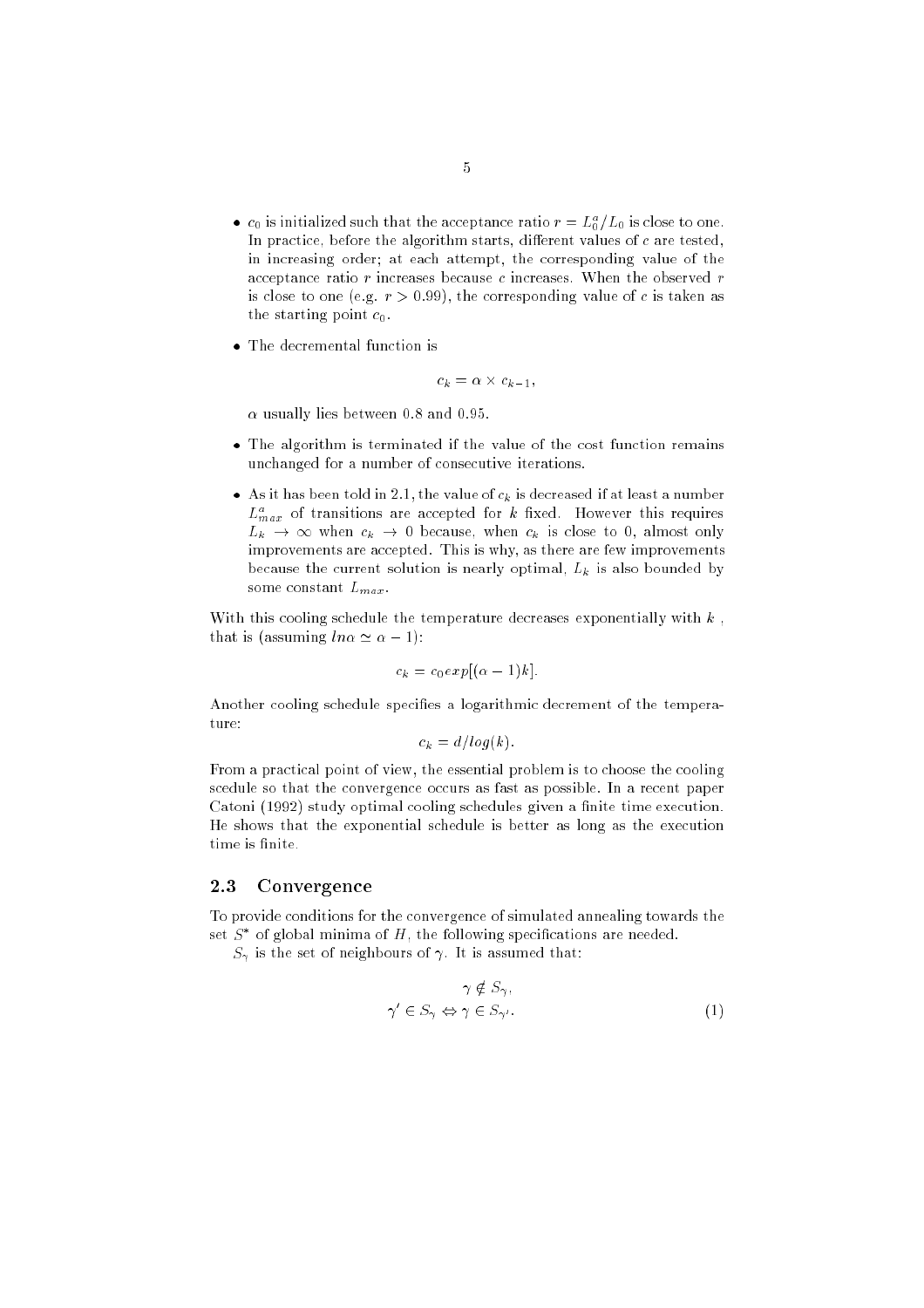Let us denotes

$$
\chi_{S_{\gamma}}(\gamma') = \begin{cases} 1 & \text{if } \gamma' \in S_{\gamma}, \\ 0 & \text{otherwise.} \end{cases}
$$

 $G_{\gamma\gamma'}(c)$  is the generation probability. It is the probability of generating  $\gamma$  from a neibourghood of  $\gamma$ ,  $S_{\gamma}$  . It is given by:

$$
G_{\gamma\gamma'}(c) = G_{\gamma\gamma'} = \frac{\chi_{S_{\gamma}}(\gamma')}{\Theta},\tag{2}
$$

where  $\sim$  joint  $\sim$   $\sim$   $\sim$ 

 $A_{\gamma\gamma'}(c)$  is the acceptance probability. It is the probability of accepting  $\gamma'$  $\Box$  . It is given by:

$$
A_{\gamma\gamma'} = \begin{cases} 1 & \text{if } H(\gamma') < H(\gamma), \\ exp(\frac{H(\gamma) - H(\gamma')}{c}) & \text{if } H(\gamma') \ge H(\gamma). \end{cases}
$$
(3)

 $P_{\gamma\gamma'}(c)$  denotes the transition probability, that is the probability of replacing the current solution  $\gamma$  by  $\gamma$ . As a result of (2) and (3), it is given by:

$$
P_{\gamma\gamma'}(c) = \begin{cases} G_{\gamma\gamma'}A_{\gamma\gamma'}(c) & \text{if } \gamma \neq \gamma',\\ 1 - \sum_{l \in S} \sum_{l \neq \gamma} P_{\gamma l}(c) & \text{if } \gamma = \gamma'. \end{cases}
$$
(4)

The algorithm is modeled as a Markov chain  $(Y_l)_{l}$ ;  $Y_l$  is the  $l^{\text{th}}$  trial and  $P(c)$  is the transition matrix associated with the algorithm. The stationary distribution is then defined by:

$$
q_{\gamma}(c) = \lim_{l \to \infty} P(Y(l) = \gamma / Y(0) = \gamma'), \quad \forall \gamma'
$$

The convergence proof works as follows (see for example Geman and Geman 1984, Gidas 1985, Hajek 1988):

1. The temperature  $c$  is firstly assumed to be constant. The Markov chain (Yl )l is then homogeneous. Under specications (2), (3), (4) and if the following condition holds:

$$
\forall \gamma, \gamma' \in \Phi, \exists p \ge 1, \exists l_0, ..., l_p \in \Phi, l_0 = \gamma, l_p = \gamma':G_{l_k l_{k+1}} > 0, 0 \le k \le p - 1,
$$
 (5)

the Markov chain is irreducible and aperiodic. It converges towards an unique stationary distribution.

If the equation  $(1)$  holds, then the stationary distribution satisfies the detailed balance equation:

$$
q_{\gamma}(c)P_{\gamma\gamma'}(c) = q_{\gamma'}(c)P_{\gamma'\gamma}(c), \quad \forall \gamma, \gamma' \in \Phi.
$$

In that case, it can be shown that the distribution:

$$
q_{\gamma}(c) = \frac{exp(-H(\gamma)/c)}{N_0(c)}, \quad \forall \gamma \in \Phi,
$$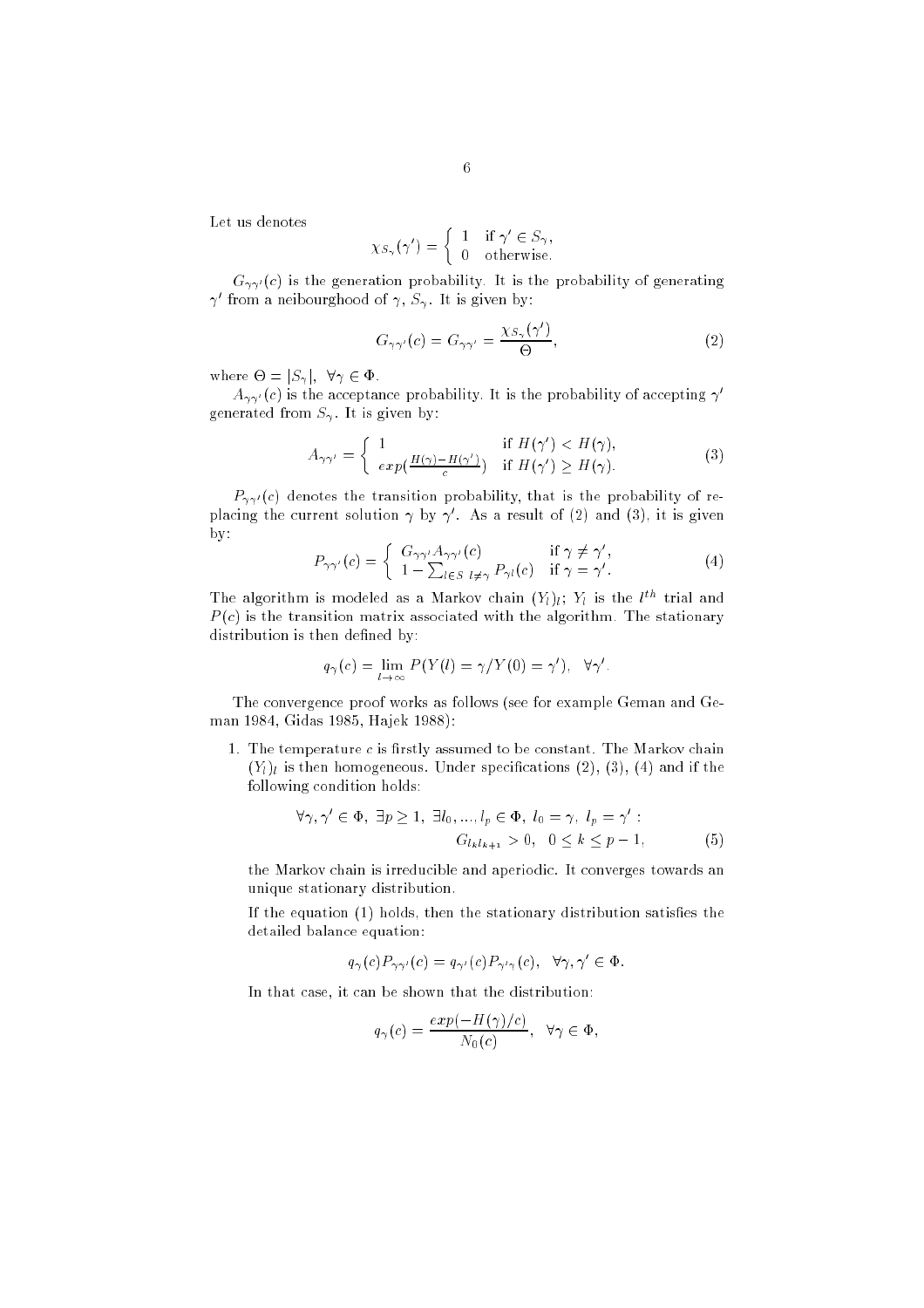with

$$
N_0(c) = \sum_{l \in \Phi} exp[-\frac{H(l)}{c}],
$$

is the unique stationary distribution. Note that a weaker condition than condition (1) exists in Hwang and Sheu (1992). With this condition, it is still possible to precise the stationary distribution. In any case, the structure of the generation probability is the important point of the proof.

2. The temperature c decreases. The simulated annealing algorithm is described by combining the homogeneous Markov chains of finite length into one single inhomogeneous Markov chain. If the cooling is done sufficiently slowly, the inhomogeneous Markov chain converges, when  $c \rightarrow 0$ , towards the uniform distribution on the set of global optima:

$$
q_{\gamma}^* = \frac{1}{|S^*|} \chi_{S^*}(\gamma).
$$

Strong ergodicity of the Markov chain is used to show the convergence. Isaacson and Madsen (1976) provide conditions for the strong ergodicity of a Markov chain. The Markov chain has to be weakly ergodic and the stationary distribution for  $c$  fixed has to exist and has to satisfy some properties. For a detailed account and discussion of the origins of the various approaches commonly used, see for instance Catoni (1991). Another study (Miclo, 1996), based on the use of the relative entropydistance and log-sobolev inequalities, leads to a simpler convergence proof, and extends other which have been published.

#### Application to an expectation

Consider a simulated annealing algorithm with the objective function:

$$
H_n(\gamma) = \frac{1}{n} \sum_{i=1}^n f(X_i, \gamma).
$$

The temperature c is fixed. The specifications  $(1)$ ,  $(2)$ ,  $(3)$ ,  $(4)$  are used. The neigbourhood structure is defined to satisfy the condition  $(5)$ . Then, the stationary distribution is:

$$
q_{\gamma}(c) = \frac{1}{N_0(c)} exp - \left[\frac{\frac{1}{n}\sum_{i=1}^n f(X_i, \gamma)}{c}\right],
$$

with

$$
N_0(c) = \sum_{l \in \Phi} exp - \left[ \frac{\frac{1}{n} \sum_{i=1}^n f(X_i, l)}{c} \right].
$$

The temperature  $c$  decreases. If the cooling is done sufficiently slowly, simulated annealing converges towards the set of global optima of  $H_n$ .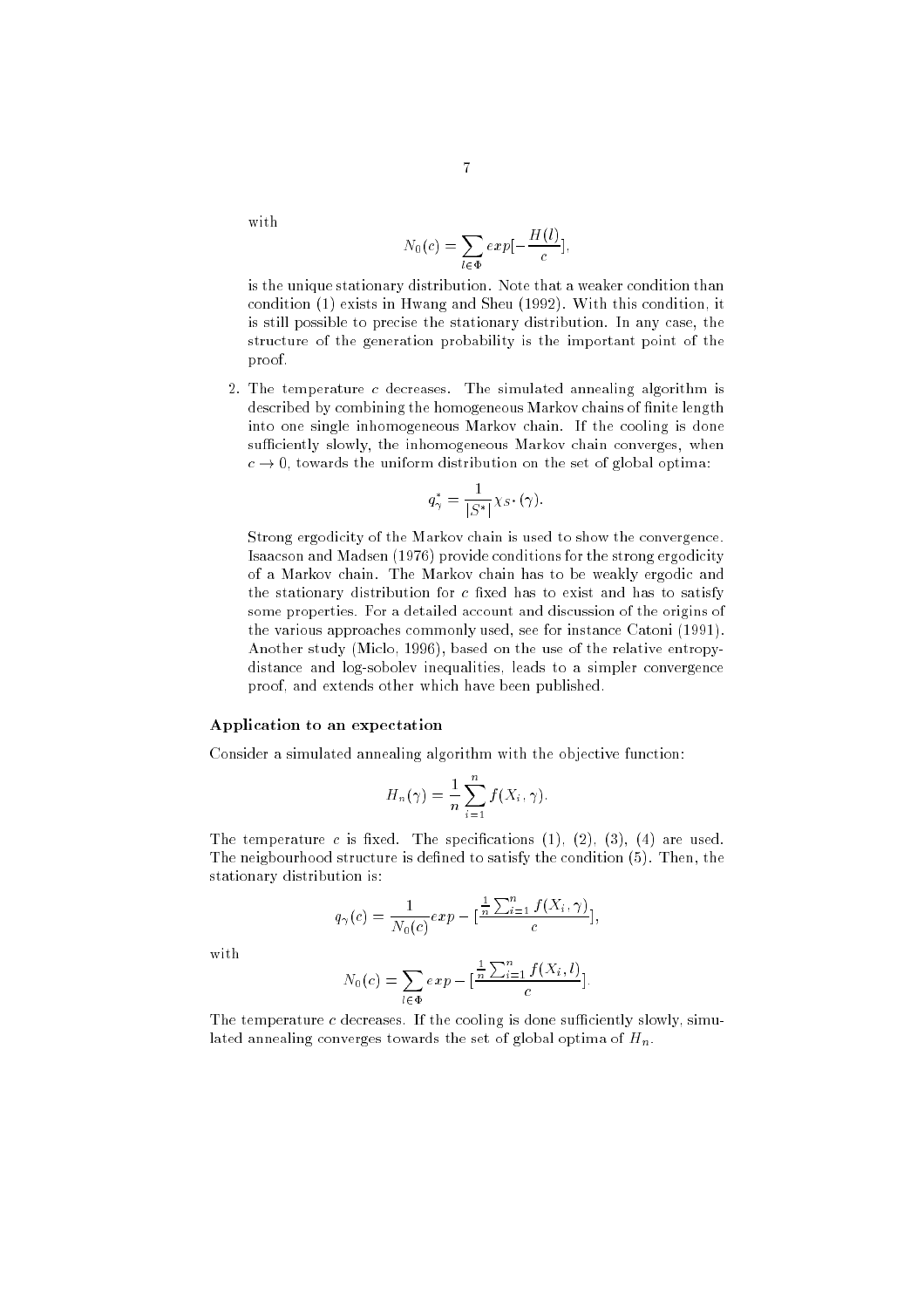## 3 Weighted simulated annealing

As stated in the introduction, a weighted version is proposed in this section to reduce over-fit bias since we are interested in finding a global minimum of H. The weighted algorithm is detailed and its convergence is studied.

### 3.1 The weighted algorithm

The aim of this adaptation is to avoid a minimum which would depend too much on the sample. This is done by introducing, at each step of the simulated annealing, a small perturbation. Each new evaluated solution is in a neighbourhood of the initial sample. More precisely, at each step of the algorithm, the cost function  $H(\gamma)$  is estimated by:

$$
H^{b}(\gamma,\omega) = \frac{1}{n} \sum_{i=1}^{n} \omega_{i} f(X_{i},\gamma),
$$

where the  $\omega_i$ 's are random weights such that  $\sum_{i=1}^n \omega_i = n$ . The weights are usually taken as the average of  $B$  multinomial random vectors formed from  $n$ draws on n equally likely cells. The algorithm was presented yet in section 2. The difference is that each solution is a couple  $(\gamma,\omega)$ . When a new solution is generated, new weights are generated. The acceptance probability and the transition probability for a neighbour  $(\gamma, \omega)$  of  $(\gamma, \omega)$  are those of the standard algorithm. The function  $H^+(\gamma,\omega)$  is then a weighted estimation of  $H(\gamma)$ . There is a similarity with the implementation of the bootstrap (Efron, 1979) by Monte Carlo methods because of the multinomial random vectors. The differences are:

- Each time the objective function is estimated in the algorithm, new weights are generated.
- The optimization is performed once. With a Monte Carlo method approximating the bootstrap, it would have been performed  $B$  times leading each time to a different solution of the optimization problem.

The random generation of new weights at each step prevents from optimizing only on the initial sample. This may lead to a less biased estimation of the objective function at the end of the algorithm. Moreover, the additional computational cost of the algorithm is not important. It is mainly the generation of B vectors of random weights for each evaluation of the objective function.

### 3.2 Convergence

In this section, we prove that the weighted version of the simulated annealing converges towards the set of global optima of the objective function, with regards to an enlarged set of solutions. The enlarged set of solutions is:

S = - ;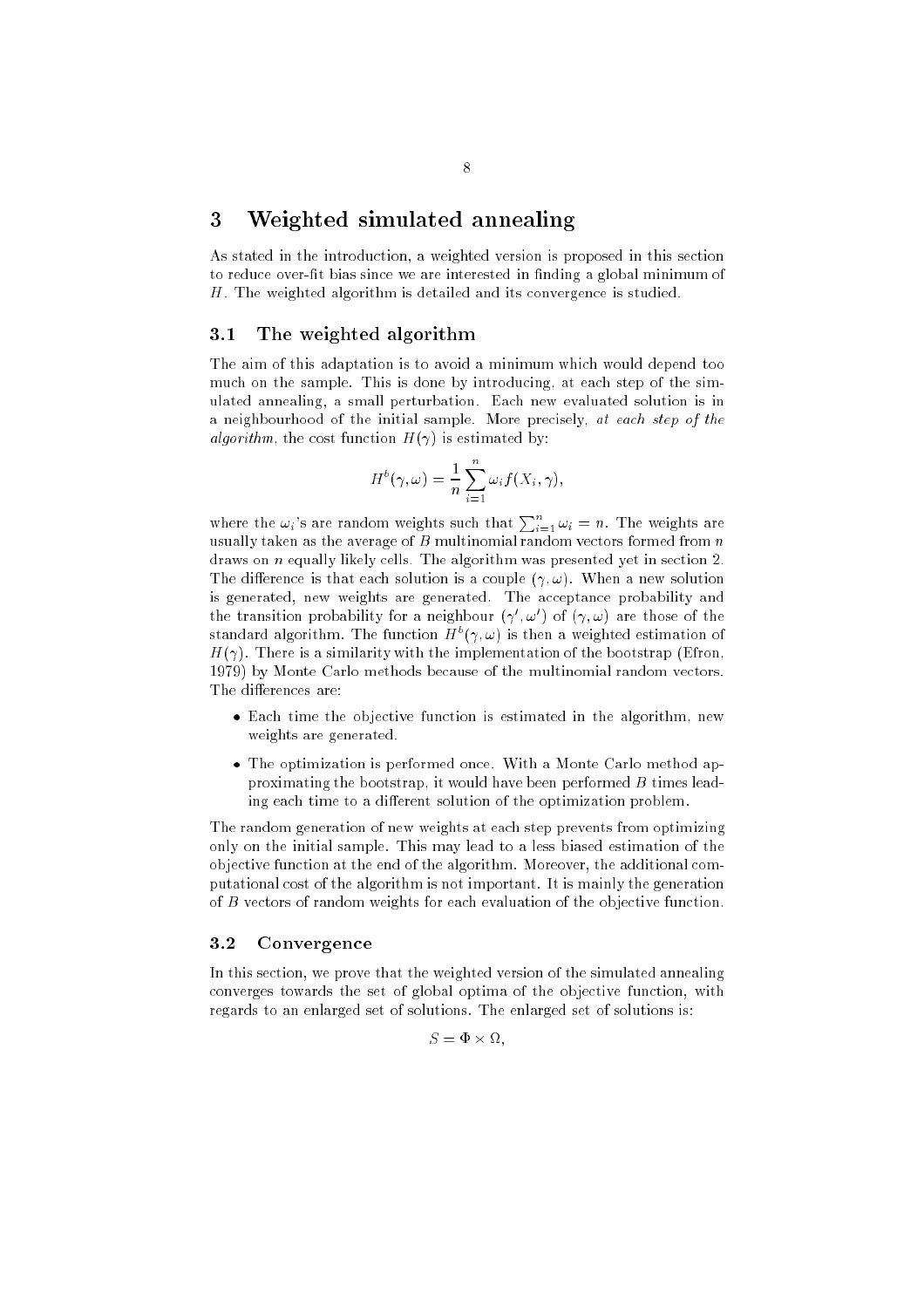$\Omega$  is the set of vectors of weights  $\omega = (\omega_i)_{1 \leq i \leq n}$  with  $\sum_{i=1}^n \omega_i = n$ . The number of solutions is still finite because the weights are multinomial. Let us precise the new generation probability:

The probability of generating  $(\gamma, \omega)$  from  $(\gamma, \omega)$  is:

$$
G_{(\gamma,\omega),(\gamma',\omega')} = \frac{\chi_{S(\gamma,\omega)}(\gamma',\omega')}{\Theta} Q(\omega'),\tag{6}
$$

where  $\Theta = |\mathcal{S}_\gamma|$ ,  $\gamma \in \Psi$  and  $Q(\omega)$  is the probability of obtaining the vector of weights  $\omega$  . By construction,  $Q(\omega) > 0$ ,  $\nabla \omega \in \Omega$ . The acceptance and transitions probabilities are those of specications (3) and (4) with:

$$
H^{b}(\gamma,\omega) = \frac{1}{n} \sum_{i=1}^{n} \omega_{i} f(X_{i},\gamma).
$$

The results for the weighted simulated annealing are:

1. The temperature  $c$  is constant. If the condition  $(5)$  is satisfied for the standard version, it is satisfied for the weighted version: if  $G_{l_k l_{k+1}} > 0$ then  $G_{(l_k,\omega)(l_{k+1},\omega')} > 0$ ,  $\nabla \omega, \omega' \in \Omega$  because all the weights are likely to be generated at each step. Thus, the Markov chain is irreducible and aperiodic and converges towards an unique stationary distribution.

The condition:

$$
G_{(\gamma,\omega),(\gamma',\omega')}=G_{(\gamma',\omega'),(\gamma,\omega)},\ \ \forall (\gamma,\omega),(\gamma',\omega')\in S,
$$

does not hold with the generation probability (6) because all vectors  $\omega$  are not equally likely. For this reason, it is not easy to precise the stationary distribution. However, conditions of Hwang and Sheu (1992) can be used to prove the convergence. They introduce the generalized simulated annealing and propose the Hajek's condition to prove the convergence. It can be shown that the Hajek's condition is satisfied if:

$$
\forall (\gamma, \omega), (\gamma', \omega') \in S, \quad P((\gamma, \omega), (\gamma', \omega')) > 0 \Leftrightarrow P((\gamma', \omega'), (\gamma, \omega)) > 0.
$$

This condition is satisfied with the generation probability (6).

2. The temperature  $c$  decreases. If the cooling is done sufficiently slowly, the inhomogeneous Markov chain converges, when  $c \to 0$ , towards some distribution on the set of global optima of - :

The homogeneous Markov chain converges towards a stationary distribution because the optimization is performed on - . However, the bias reduction comes from the following point: each possible vector of weights is in a neighbourhood of the current vector of weights. So the optimization is not really performed in  $\omega$  since previous solutions in  $\omega$  are forgotten. The perturbation only allows not to strongly depend on the initial sample in order to reduce the bias.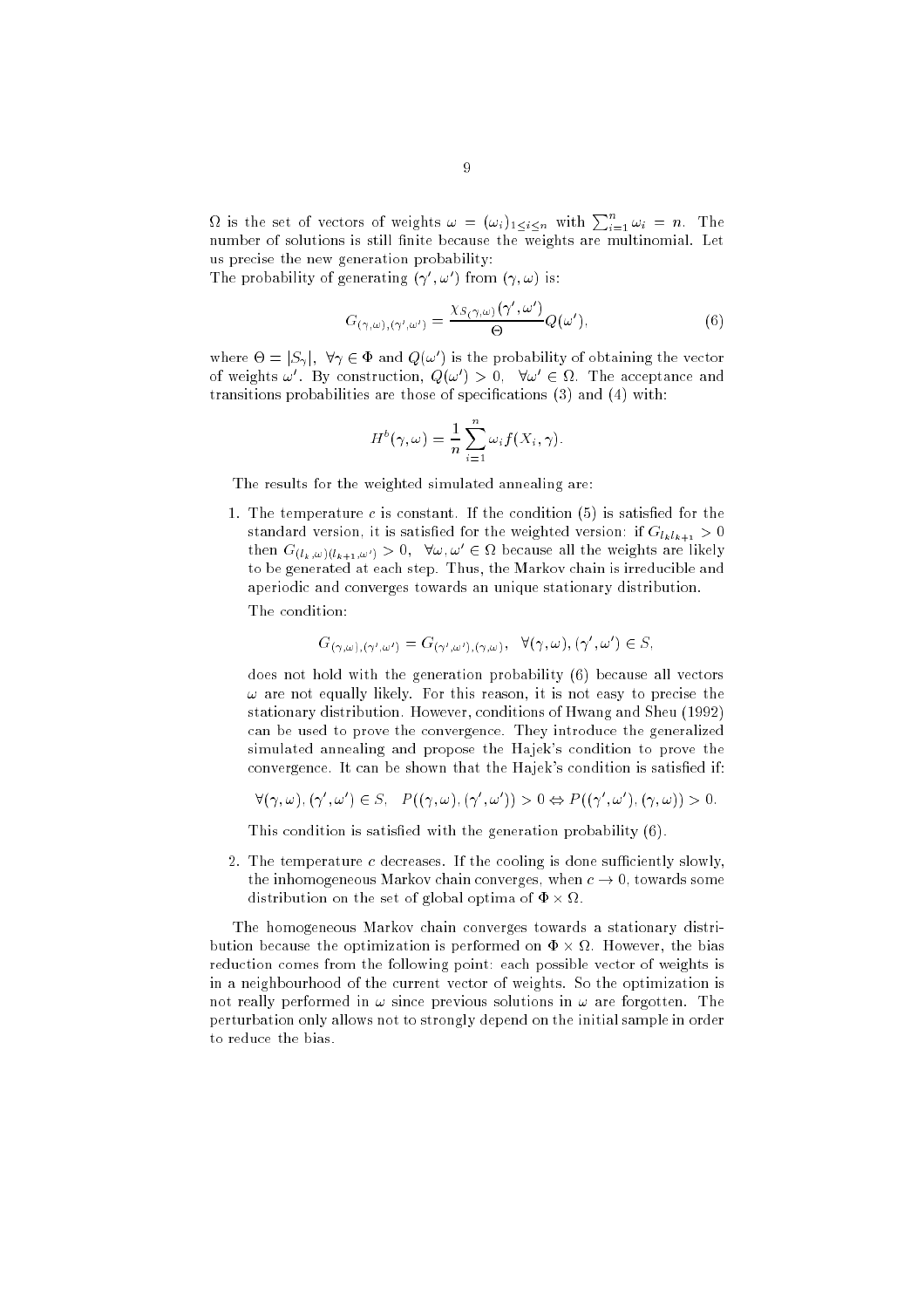## 4 Application in Quality Control

#### The problem  $4.1$

After manufacturing, electronic devices are tested in order to make sure that the products meet the specications. The control consists in a number of electrical measurements. Assume that the cost of each measurement (also called test) is known. Assume also that the cost of an undetected bad part is known. Savings are possible by reducing the number of tests but the proportion of bad parts undetected will increase. Thus there is a tradeoff between the cost of the test and the cost of undetected bad parts in order to minimize the total manufacturing cost. The selection of the tests that optimize this objective function is a combinatorial optimization problem solved by the simulated annealing and genetic algorithm. Let us introduce some definitions to precise the problem:

- q is the original number of tests.
- $\cdot$  is the compilation  $\cdot$  is a vector of length  $\cdot$   $\cdot$   $\cdot$  is interfered that the test i is in the combination, i = 0 means that <sup>i</sup> is not in the combination.
- The domain space for is:

$$
\Phi = \{0, 1\}^q.
$$

- $\bullet \ \ \gamma^{\scriptscriptstyle\mu}$  is the present test sequence, that is  $\gamma^{\scriptscriptstyle\mu}_i\,=\,1,\, \forall\,i.$
- T C(
) is the test cost per lot generated by .
- UC(X) is a representation of the understanding the understanding the undetected the undetected the undetected bad parts for the lot X.
- f (X; 
) represents net savings per lot:

$$
f(X,\gamma) = TC(\gamma^p) - TC(\gamma) - UC(X,\gamma).
$$

The objective function is then:

$$
H(\gamma) = E[f(X, \gamma)].
$$

The function  $H(\gamma)$  is to be maximized. According to the definitions of the sections 2 and 3,  $H(\gamma)$  is estimated by  $H_n(\gamma)$  or  $H^+(\gamma,\omega)$  on a sample of fors taken from the production. The number of test combinations is  $Z^\tau$  and q ranges from 7 to 700 depending on the product. An exhaustive search is impossible for most products because the computational cost grows exponentially with q. For  $q < 100$ , a step by step technique can be used (Bergeret and Chandon, 1995), but for  $q \ge 100$  the results depend strongly on the initial solution. Stochastic algorithms are then used in order to approach the global minimum of the objective function. In the next section, a genetic algorithm is presented in order to compare it with the simulated annealing on this real-world problem.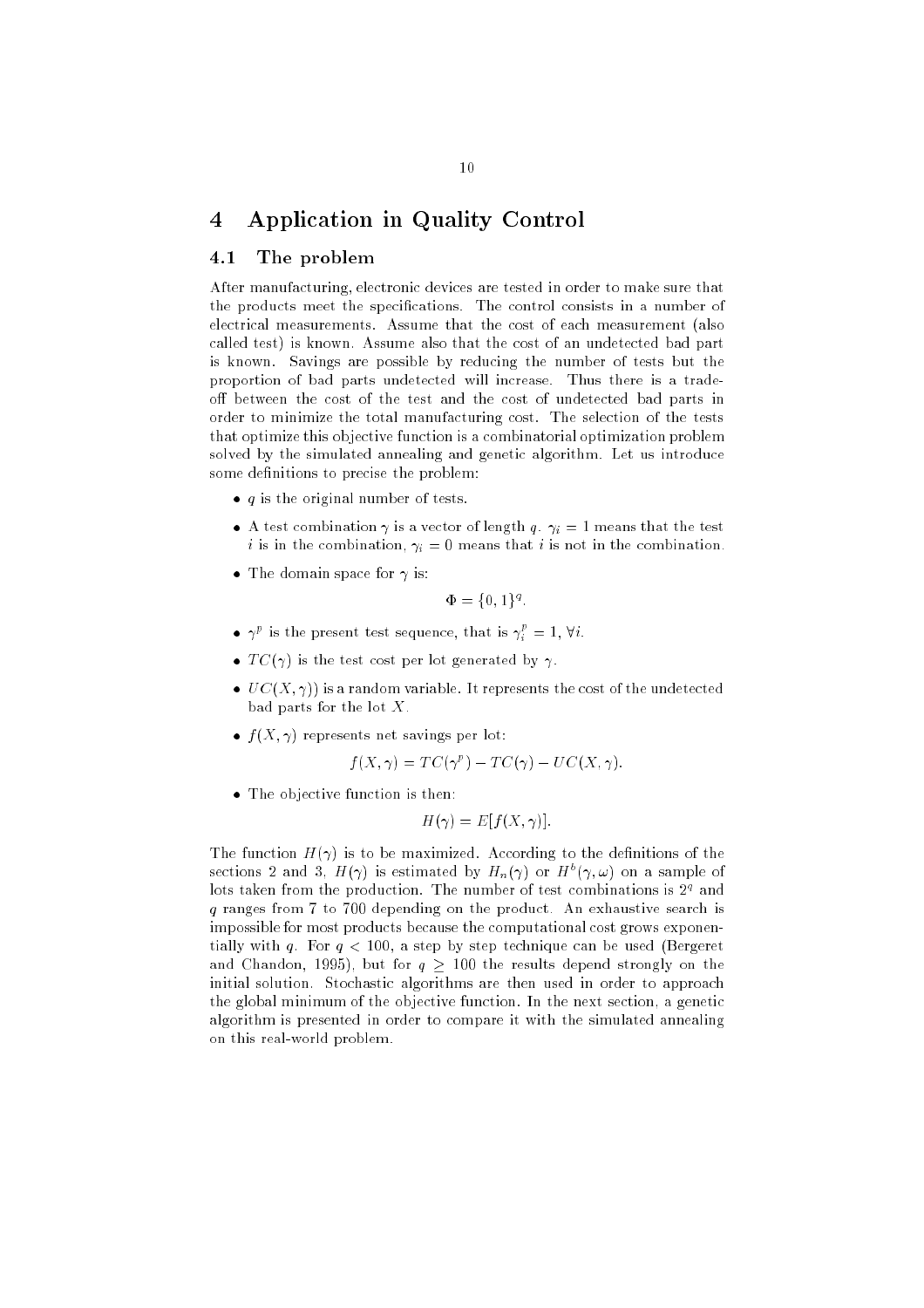#### 4.2 Genetic algorithms

Genetic algorithms are widely used in many applications (Davis, 1991). They are based on the evolution process: the stronger individuals survive as the generations go on. A solution of the optimization problem is equivalent to an individual. The individuals are grouped in a population, they are crossed, muted and eventually selected according to their fitness value. This cycle is repeated for each generation of the algorithm and stops when no improvement is possible.

The crossover and mutation operators allow the exploration of new regions in the domain space. The crossover works on two individuals of the population to generate two new individuals. It occurs with a certain probability. Mutation makes a small change on a single individual. It occurs with a small probability. As the generations go on, the individuals in the population are better and better because the selection mechanism keeps the best individuals for the next generation. To our knownledge, Cerf (1994) gives the first convergence results for the genetic algorithm to converge, as time goes on, to the global minima of the fitness function. More precisely, Cerf proposed a model for genetic algorithms and formulated the conditions underwhich such a model may be immersed into a generalized simulated annealing framework. Then, he gives several conditions on the rates of decrease of the corresponding cooling schedule to ensure all the particles visit the set of global minima in finite time or as time goes on, when the number of particles is greater than

#### Algorithms optimization by design of experiment 4.3

Some parameters of the algorithms have to be tuned for a finite-time implementation of the algorithms. Typical values for these parameters can be found in applications (Davis, 1987) but there is no general theory to fix them. In addition, the best values for these parameters may depend on the problem. For these reasons, we decide to run 2 designs of experiment, one for each type of algorithm (simulated annealing and genetic algorithm). They have two main advantages:

- Changes in the parameters values are organized. Thanks to the orthogonality of the design, the analysis of variance (ANOVA) allows to estimate each effect independently of the other effects.
- Several parameters are changed together. For some designs it is possible to analyze the interactions between the parameters.

An exponential cooling schedule is chosen for the simulated annealing algorithm. Such schedules are easy to code and we know (Catoni, 1992) that they are much faster than the logarithmic cooling schedule. It has three parameters: the decrement coefficient  $\alpha$ , the minimum number of transitions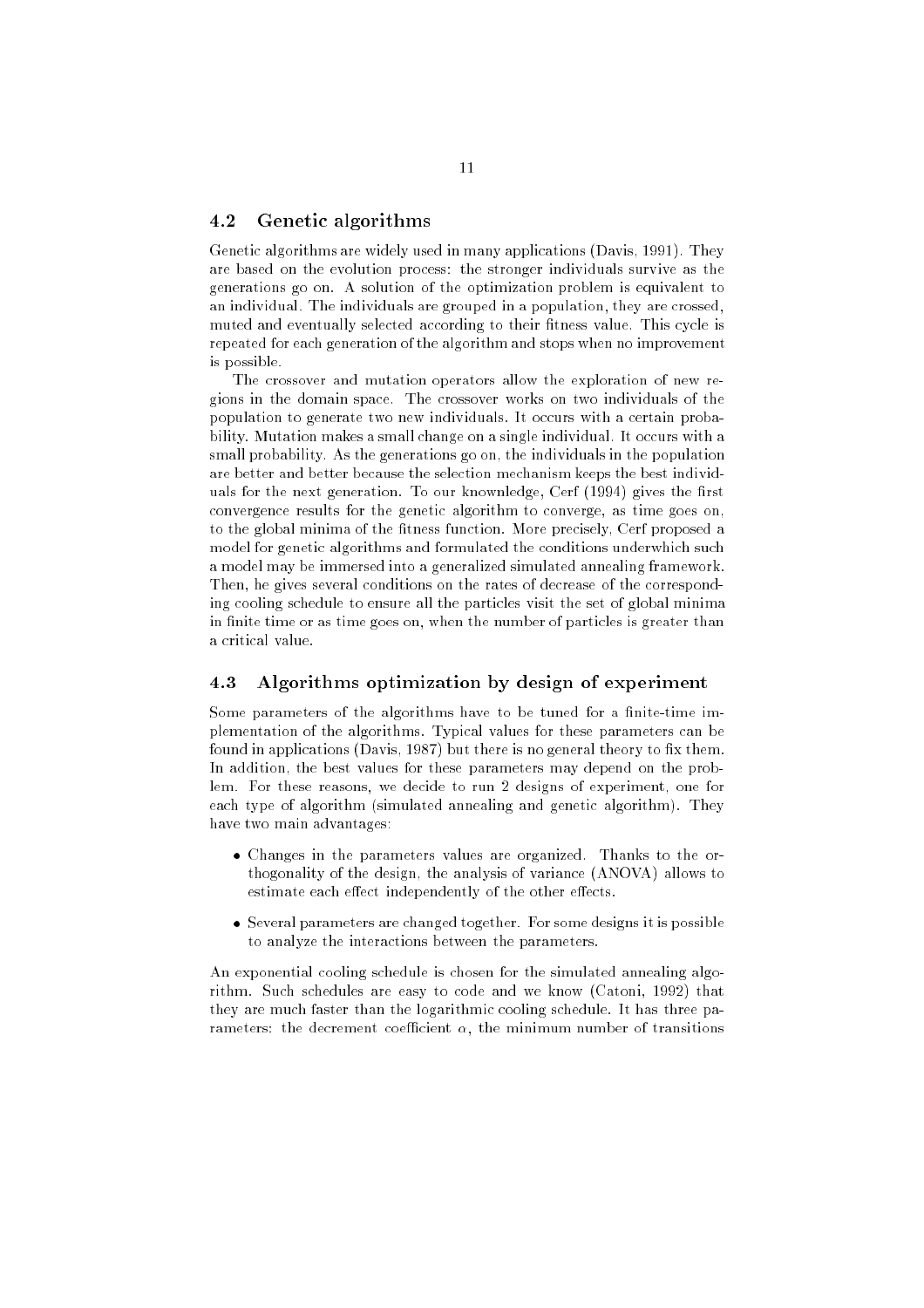| Factor      | Lower level | Higher level |
|-------------|-------------|--------------|
| α           | 0.8         | 0.95         |
| Рα          | 60          | 120          |
| $\nu_{max}$ |             |              |

Table 1: Levels of the factors for the simulated annealing algorithm.

| Factor       | Lower level | Higher level |
|--------------|-------------|--------------|
| m            | 100         | 500          |
| $p_c$        | 0.5         | 0.9          |
| $p_m$        | 0.001       | 0.005        |
| $n_{\alpha}$ | 25          | 50           |

Table 2: Levels of the factors for the genetic algorithm.

for  $\kappa$  fixed,  $L_{max}^r$  and the maximum number of proposed transitions  $L_{max}$ . We also use a standard genetic algorithm with four parameters: the population size m, the number of generations ng , the probabilities of crossover and probabilities of crossover and  $\alpha$ mutation, pc and pm. These parameters will be the factors of the ANOVA. The factors are assigned two levels, low and high. Generally, these levels are the extreme values found for these parameters in other applications. We find in table 1 and table 2 the levels selected for simulated annealing and genetic algorithm. There are two response variables: the value of the objective function at the minimum and the execution time. The experiment was done with 94 tests on a device which represents a wide range of devices. Further experiments were done on other devices in order to confirm the results. In addition, the objective function for the experiment is  $H_n(\gamma)$ . A full factorial is used in both cases in order to analyze all the interactions; 23 experiments are necessary for the simulated annealing and 24 for the genetic algorithm. We give the results of the analysis of variance (NS means that the factor is not significant at the 5  $\%$  level, *sign*. means that the factor is significant). The results are given in tables 3 and 4. For the simulated annealing algorithm, it is interesting to see that there is no signicant factor on the minimum. As the three factors and an interaction are signicant on the execution time, it is possible to fix the values at their lower level. It will reduce the execution time without effecting the quality of the result.

For the genetic algorithm, the signicant factors are ranked according to the F-ratio:

1. The most important factor is the size of the population. The minimum is 87 on average for  $m = 100$  and 100 on average for  $m = 500$ . This factor is also significant on the execution time,  $m = 500$  leads to a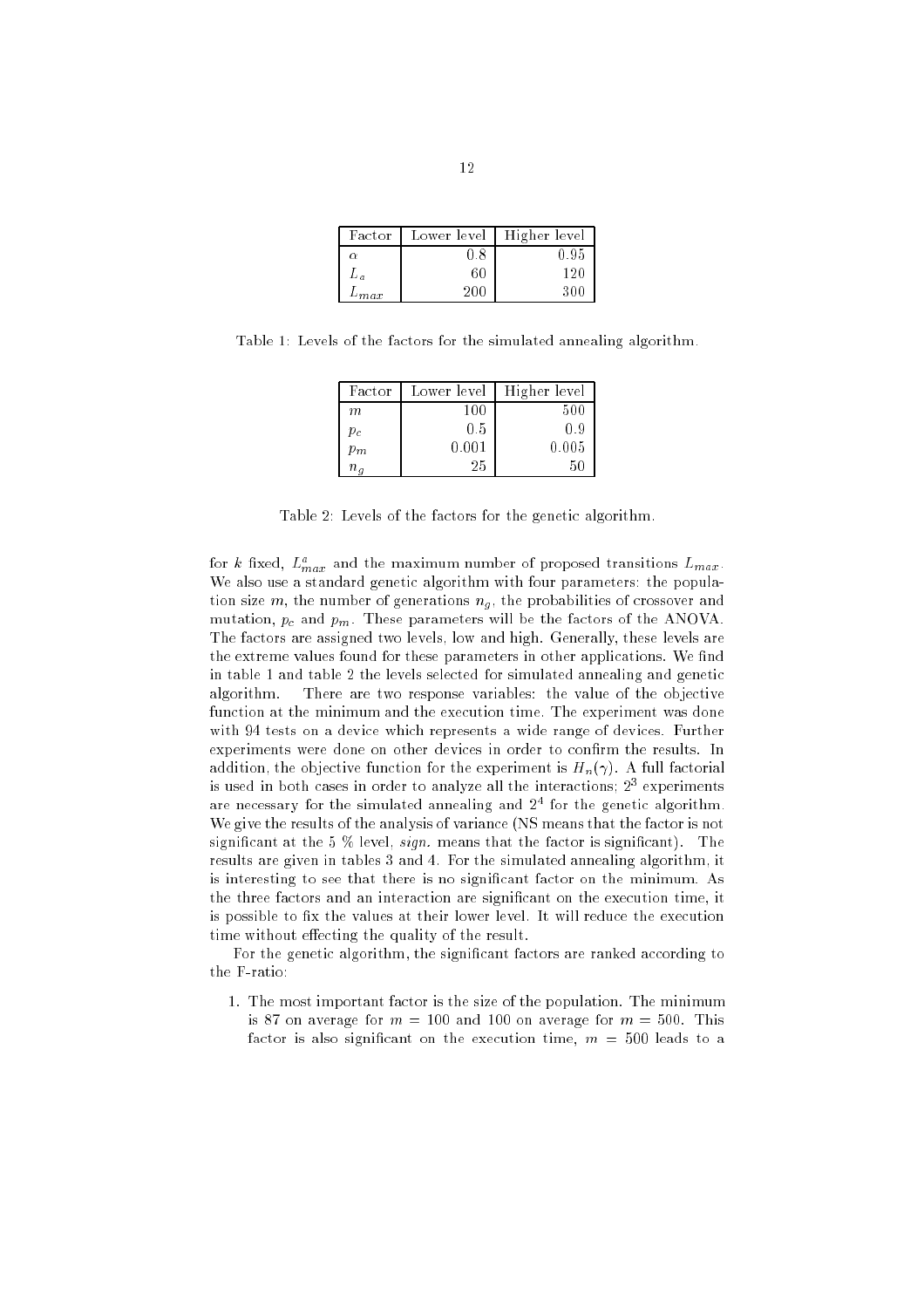| Factor                       | Minimum | Execution time |
|------------------------------|---------|----------------|
| $\alpha$                     | NS      | sign.          |
| $L_a$                        | NS      | sign.          |
| $L_{max}$                    | NS      | sign.          |
| Interaction $\alpha$ . $L_a$ | NS      | sign.          |
| Other interactions           | NS      | Nς             |

Table 3: Results of the ANOVA for simulated annealing.

| Factor              | Minimum                | Execution time |
|---------------------|------------------------|----------------|
| $\,m$               | sign.                  | sign.          |
| $p_c$               | sign.                  | <b>NS</b>      |
| $p_m$               | <b>NS</b>              | <b>NS</b>      |
| $n_{g}$             | NS                     | sign.          |
| Interaction $m.n_q$ | sign.                  | sign.          |
| Other interactions  | $\overline{\text{NS}}$ | NS             |

|  |  |  |  |  |  |  |  |  |  | Table 4: Results of the ANOVA for the genetic algorithm. |  |
|--|--|--|--|--|--|--|--|--|--|----------------------------------------------------------|--|
|--|--|--|--|--|--|--|--|--|--|----------------------------------------------------------|--|

longer time.

- $2.6$  pc is also significant on the minimum but not on the execution time. The execution time  $\alpha$ pc over gives better results.
- 3. The interaction m:ng is signicant on both response variables. To improve the minimum, one may fix the two parameters at their higher value. However this will increase strongly the execution time.

More experiments have to be carried in order to test other values for the parameters. Nevertheless, the parameters can be fixed in order to improve the minimum. If a parameter is not significant on the minimum we fix it to reduce the execution time. The parameters being optimized, we can compare the algorithms.

## 5 Comparison of the algorithms

Two problems have to be solved: the selection of the best algorithm for optimization purposes, and the estimation of the objective function in order to reduce the bias that may occur when the same sample is used to optimize and to estimate. The comparison of the algorithms is first done on  $H_n(\gamma)$ which is the natural estimation of  $H(\gamma)$ . When the best algorithm is selected, the simple version and the weighted version are compared.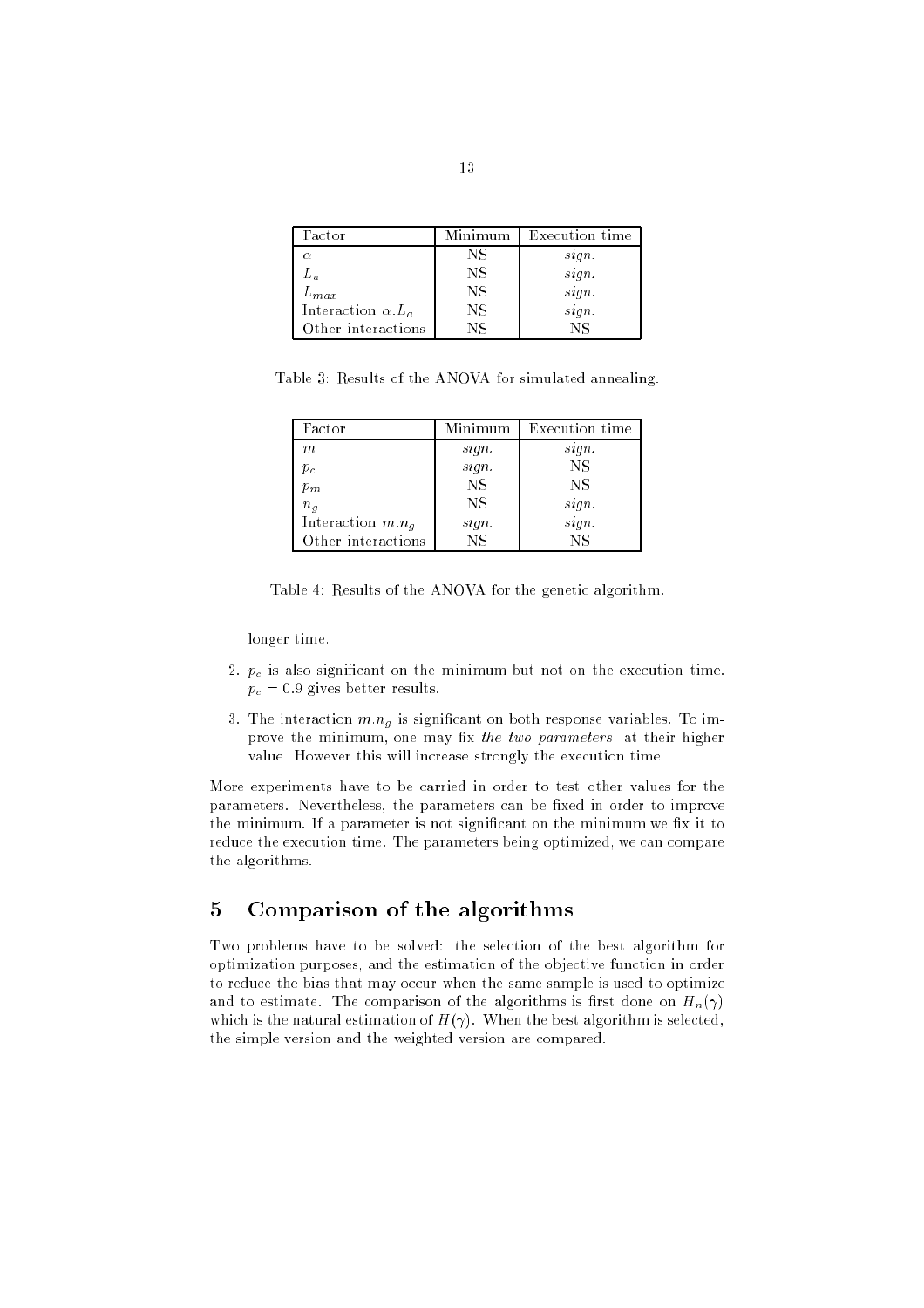|     | Genetic algorithm | Simulated annealing |
|-----|-------------------|---------------------|
| 19  | 94 (4.5)          | 100(0.2)            |
| 69  | 96(2.6)           | 100(1.7)            |
| 94  | 99(2.6)           | 100(0.4)            |
| 452 | (3.2)<br>93.      | -9                  |

Table 5: Quality of the solution

|     | Genetic algorithm | Simulated annealing |
|-----|-------------------|---------------------|
| 19  |                   |                     |
| 69  | 598               | 40                  |
| 94  | 683               | 44                  |
| 452 | 1730              | 19,                 |

Table 6: Execution time (minutes)

### 5.1 Simulated annealing versus genetic algorithm

We find a comparison of the genetic algorithm and simulated annealing in Park and Carter (1995). For the max-clique problem, they conclude that simulated annealing is better than the genetic algorithm, both for the quality of the solution and for the time complexity. In order to compare the algorithms on a real world problem, we test them on the objective function presented in 4. Four devices are used. They represent the range of the complexity of the optimization problem, that is the number of tests. The results are the average on three replications, the standard deviation is given in parentheses. Moreover, the result are normalized to 100 for the minimum. The results for the execution time are given in minutes. They represent the execution time on an Apollo 400 workstation.

In all the cases of the table 5, simulated annealing outperforms the genetic algorithm. The difference for the quality of the solution is  $7\%$  for the complex device. In addition, the results for simulated annealing are less variable, which is very important in a real-world problem because one cannot afford several runs of the algorithm. Execution times are much longer for the genetic algorithm, see table 6. We can argue that the parameters are set at values that increase the execution time. However this is not sufficient to reach the minimum of the simulated annealing. To see more precisely the effect of the population size on the quality of the solution,  $m$  is increased in the genetic algorithm, see figure 1. As the result of the ANOVA showed an interaction between m and ng , the number of generations is always set at its higher level, ng = 50.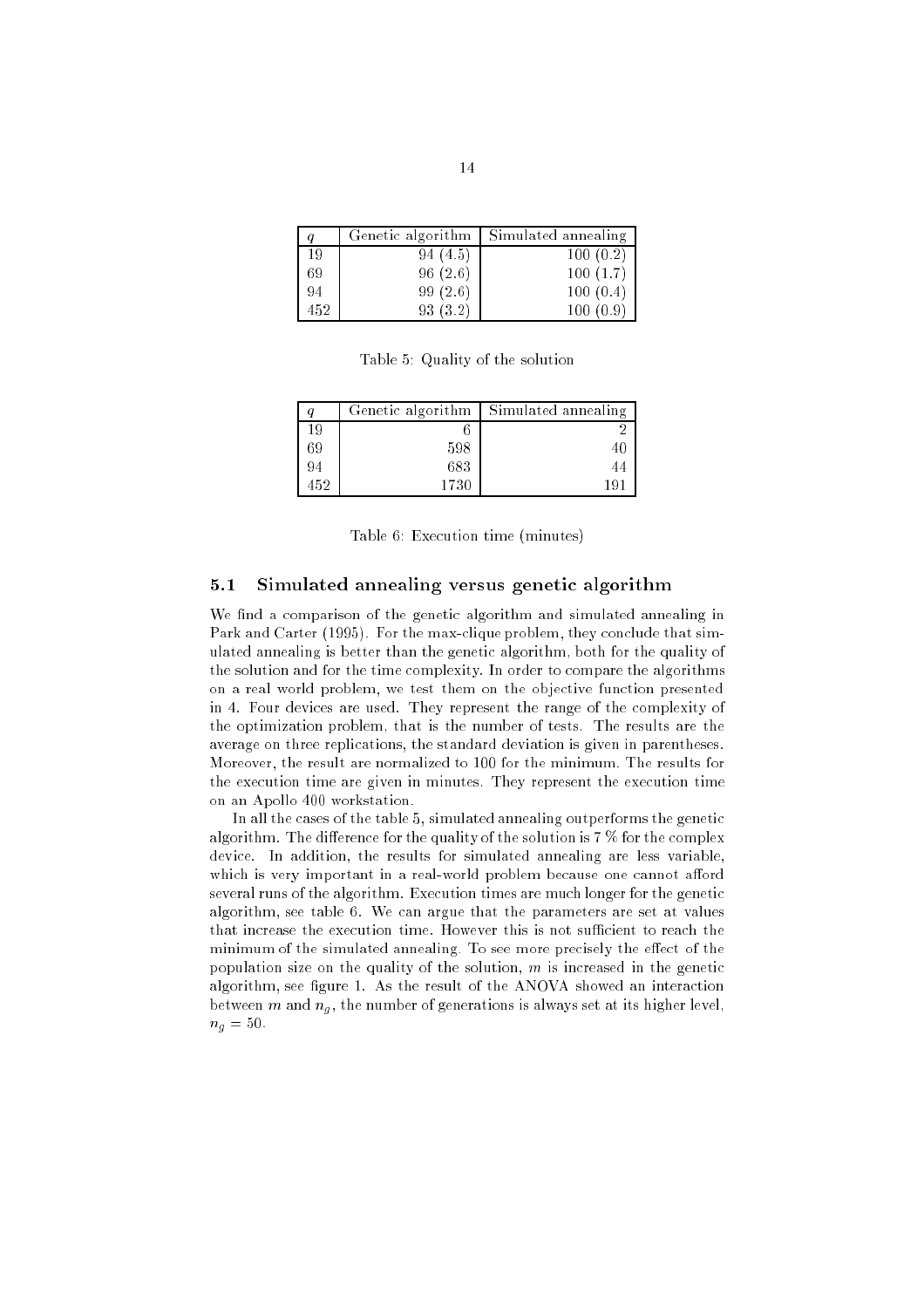

Figure 1: The effect of the population size on the genetic algorithm.

The quality of the solution (OPT) increases when  $m$  is increased from 100 to 500. When  $m$  is greater than 500, there is no significant improvement. The best result is for  $m = 1000$  but is does not reach the result of the simulated annealing (100); 52 hours are necessary to obtain this solution when the simulated annealing takes less than one hour. We do not test higher values for m and ng because of their computational cost. However, we can conclude that on this problem, simulated annealing is more efficient than the genetic algorithm.

## 5.2 Simulated annealing versus weighted simulated annealing

The conclusions of the previous section show that simulated annealing is more efficient than the genetic algorithm. So we concentrate on a weighted version of simulated annealing. Note that a weighted version of the genetic algorithm is also possible by estimating  $H(\gamma)$  by  $H^*(\gamma,\omega)$  for each individual of the population. To estimate the bias, we use a test sample (ts). Suppose that  $\gamma$  is built with n lots, the learning sample; n additional lots, independent of the learning sample, are then used to have an unbiased estimation of the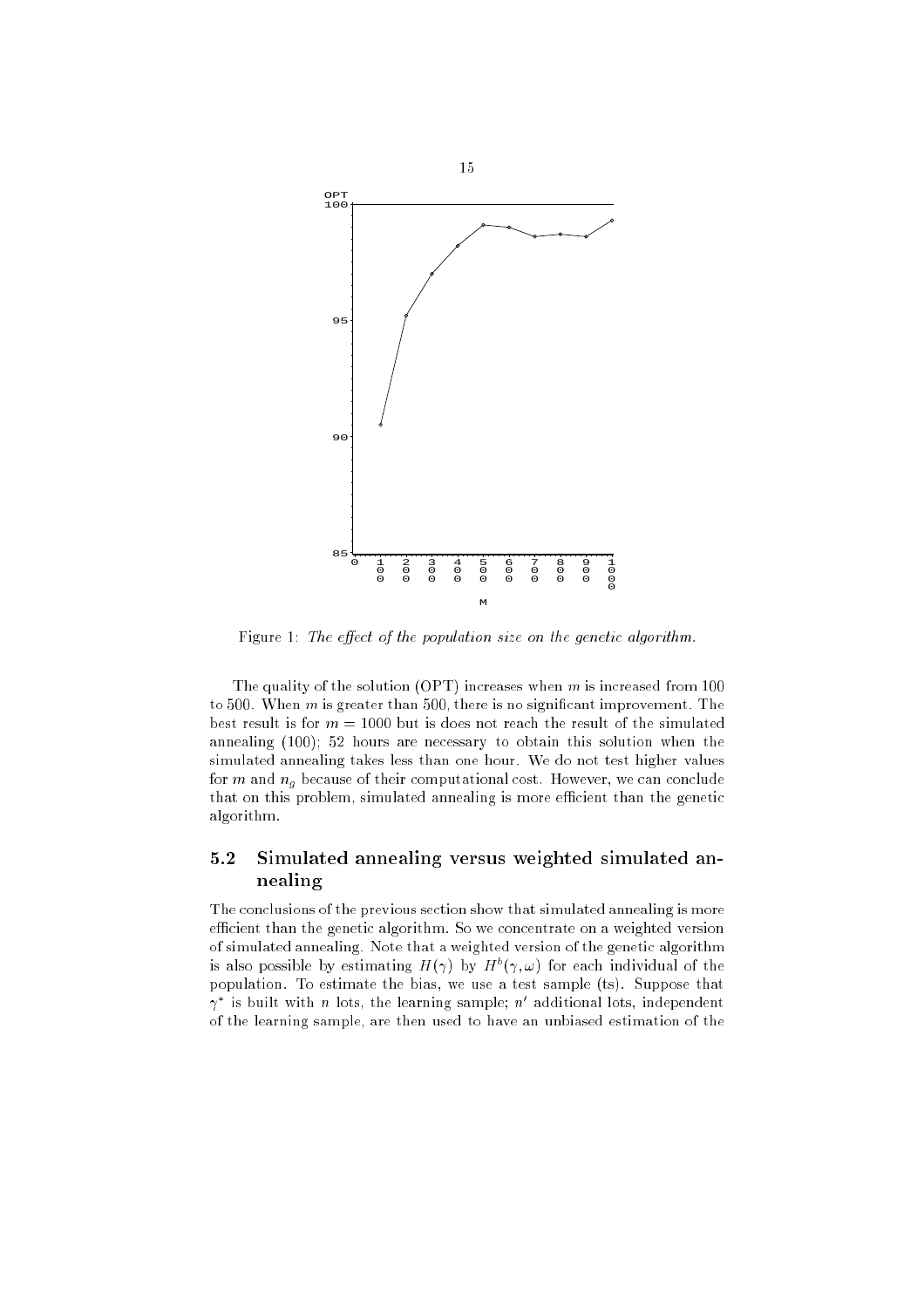| $\boldsymbol{n}$ | Standard algorithm | Weighted version |
|------------------|--------------------|------------------|
| 50               | 1.43               | 0.95             |
| 100              | 0.62               | 0.49             |
| 150              | 0.99               | 1.02             |

Table 7: Bias estimation

objective function:

$$
H^{ts}(\gamma^*) = \frac{1}{n'} \sum_{i=1}^{n'} f(X_i, \gamma^*).
$$

 $H^+(\gamma^-)$  is unbiased for  $H(\gamma^-)$  because the empirical average is an unbiased estimation of the expectation and because the test sample is independent of the learning sample. The bias for  $H_n(\gamma)$  is then estimated by

$$
\widehat{B}_n = H_n(\gamma^*) - H^{ts}(\gamma^*).
$$

Empirical results on the devices of the section 5.1 show that the bias increases with the number of tests. When there are few tests, yields (proportion of good devices) are higher and less variable: with regards to the bias, the results for the weighted algorithm are very close of the results of the standard algorithm. When there are a lot of tests, yields are more variable and the number of undetected bad parts is far too optimistic when estimated on the learning sample. So, next results are for a very complex device which has  $619$  tests. The table 7 compares the results for different learning sample size. They are obtained with the standard simulated annealing and the weighted version. The weights are the average of 30 multinomial random vectors from n draws on n equally likely cells. The test sample size is always  $n' = 100$ . It consists of the same lots. Surprisingly, the bias is not a decreasing function of the learning sample size. Some of the tests were only selected when  $n = 100$ and these tests rejected devices in the test sample. For  $n = 50$  or  $n = 150$ , the bias was then increased.

We can observe that the bias estimation is reduced by 34% with the weighted version when the learning sample size is small  $(n = 50)$ . The difference decreases when  $n = 100$  with a 21 % reduction. When  $n = 150$  the bias estimation is slightly higher for the weighted version. It means that the sample size is large enough and the weights does not improve the estimations.

The number of tests in the optimal test sequence is higher for the weighted algorithm. For the device with 619 tests,  $H^+( \gamma^-)$ , which is an unbiased estimation of expected net savings, is slightly lower for the weighted version of simulated annealing. However, for the implementation of the optimal test sequence, engineers may be interested in reducing the number of undetected bad devices and the weighted algorithm may be useful.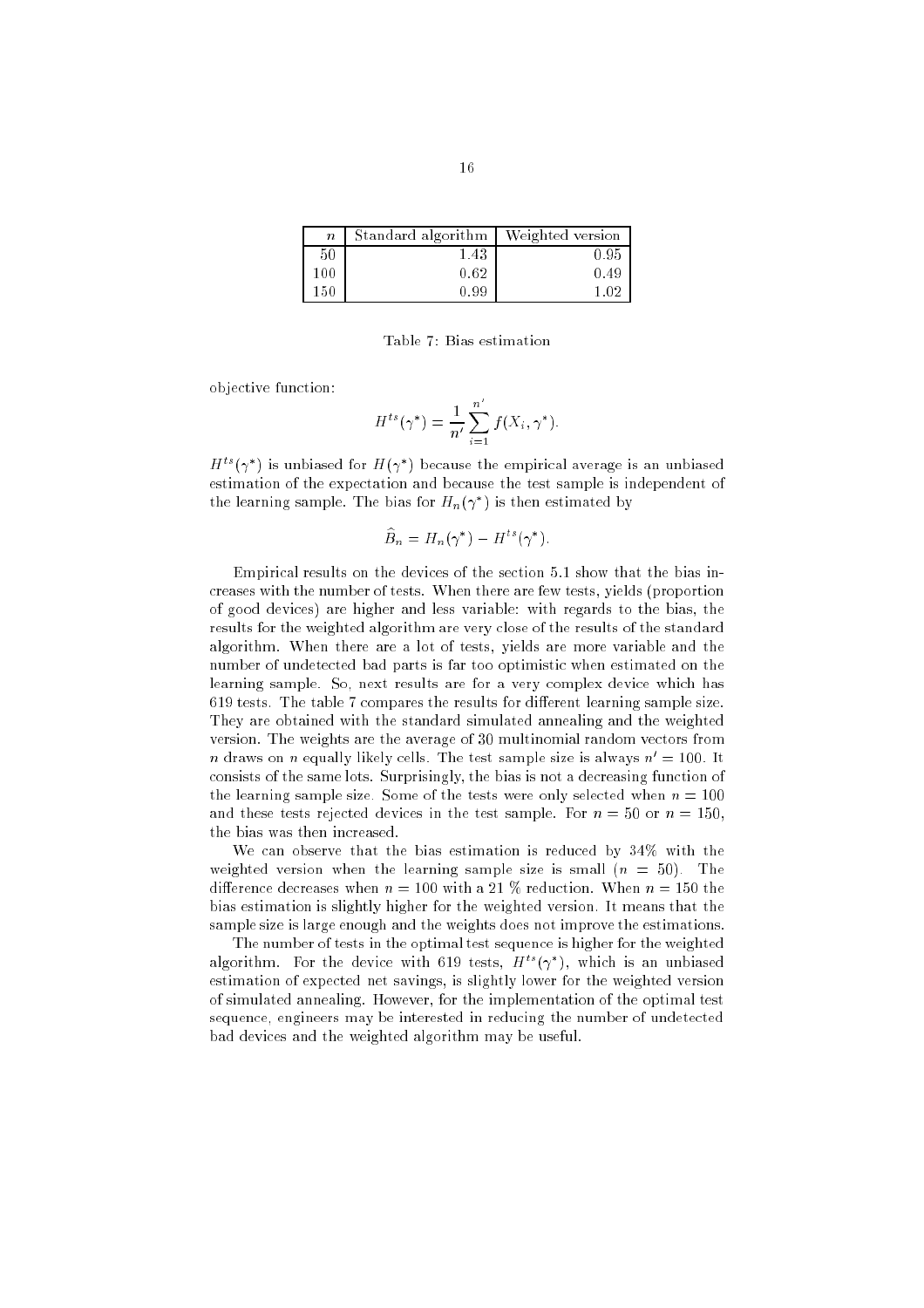#### 6 **Discussion**

The adjustment of the parameters of the algorithms by design of experiment has been very useful. Faster simulated annealing does not have a negative effect on the optimization. On the opposite, the genetic algorithm has to run for a long time in order to improve its efficiency.

Simulated annealing is more efficient than the genetic algorithm on the test optimization problem. This result may depend on the form of the objective function. It seems that the objective function for the test problem does not have too many local optima:

- comparisons with a step by step technique were made on a complex device (619 tests). The results are better for simulated annealing but the difference is not very important.
- the results of the design of experiment allow to decrease quickly the temperature for the simulated annealing without affecting the quality of the optimization.

The genetic algorithm may be more efficient when the objective function is more chaotic because it allows the exploration of new solutions very different of the previous ones. Other comparisons have to be done on other problems in order to confirm the superiority of simulated annealing.

Experiments show that the weighted simulated annealing reduces the bias. The idea is that the stationary distribution for the weighted version is better in a certain sense. The behavior of this distribution is now studied. More precisely, the weighted algorithm may be more efficient for the optimization of an expectation.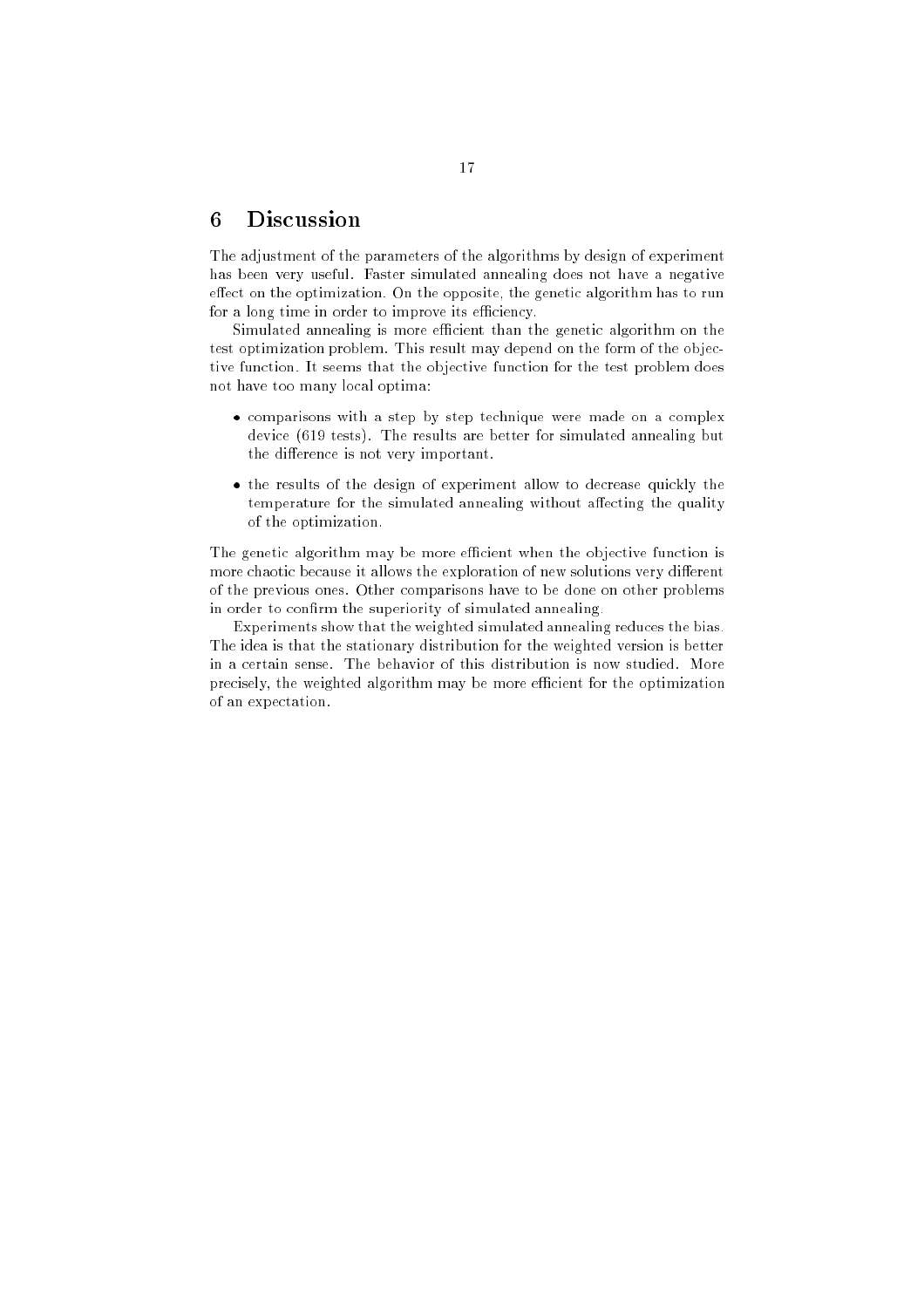## References

- Aarst E. and Korst J. (1989), Simulated Annealing and Boltzmann machines, Wiley and sons.
- Belisle C. (1992), Convergence theorems for a class of simulated annealing algorithms on  $R^a$ , *J. Applied Probability*, 29, 885-895.
- Bergeret F. and Chandon Y. (1995), Recherche d'une séquence de test optimale en contrôle de fabrication, Revue de Statistique Appliquée, XLIII, 3, 21-33.
- Catoni O. (1991), Sharp large deviations estimates for simulated annealing algorithms, Annales de l'Institut Henri Poincare, 27, 3, 291-383.
- Catoni O. (1992), Rates of convergence for sequential annealing: a large deviation approach, in: R. Azencott Ed., Simulated Annealing: parallelization techniques, Wiley and sons, 25-35.
- Cerf R. (1994), Une théorie asymptotique des algorithmes génétiques, Thèse de Doctorat, Universite Montpellier 2.
- Chiang T.S. and Chow Y. (1988), On the convergence rate of annealing processes, Siam J. Control Optimization, 26, No 6.
- Davis L. (1987), Genetic Algorithms and Simulated Annealing, Pitman, London.
- Davis L. (1991), Handbook of Genetic Algorithms, Van Nostrand Reinhold, New York.
- Efron B. (1979), Bootstrap methods : another look at the jackknife, Ann. Stat., 7, 1-26.
- Geman S. and Geman D. (1984), Stochastic relaxation, Gibbs distribution, and the Bayesian restauration of images. Institute of Electrical and Electronics Engineers. Transactions on Pattern Analysis and Machine  $Intelligence, 6, 721-741.$
- Gidas B. (1985), Non stationary Markov chains and convergence of the annealing algorithm, Journal of Statistical Physics, 39, 73-131.
- Hajek B. (1985), A tutorial survey of theory and applications of simulated annealing, IEEE Conference on Decision and Control.
- Hajek B. (1988), Cooling schedule for optimal annealing, Mathematics of Operations Research, 13, 311-329.
- Holland J. (1975), Adaptation in Natural and Artificial Systems, University of Michigan Press, Ann Arbor.